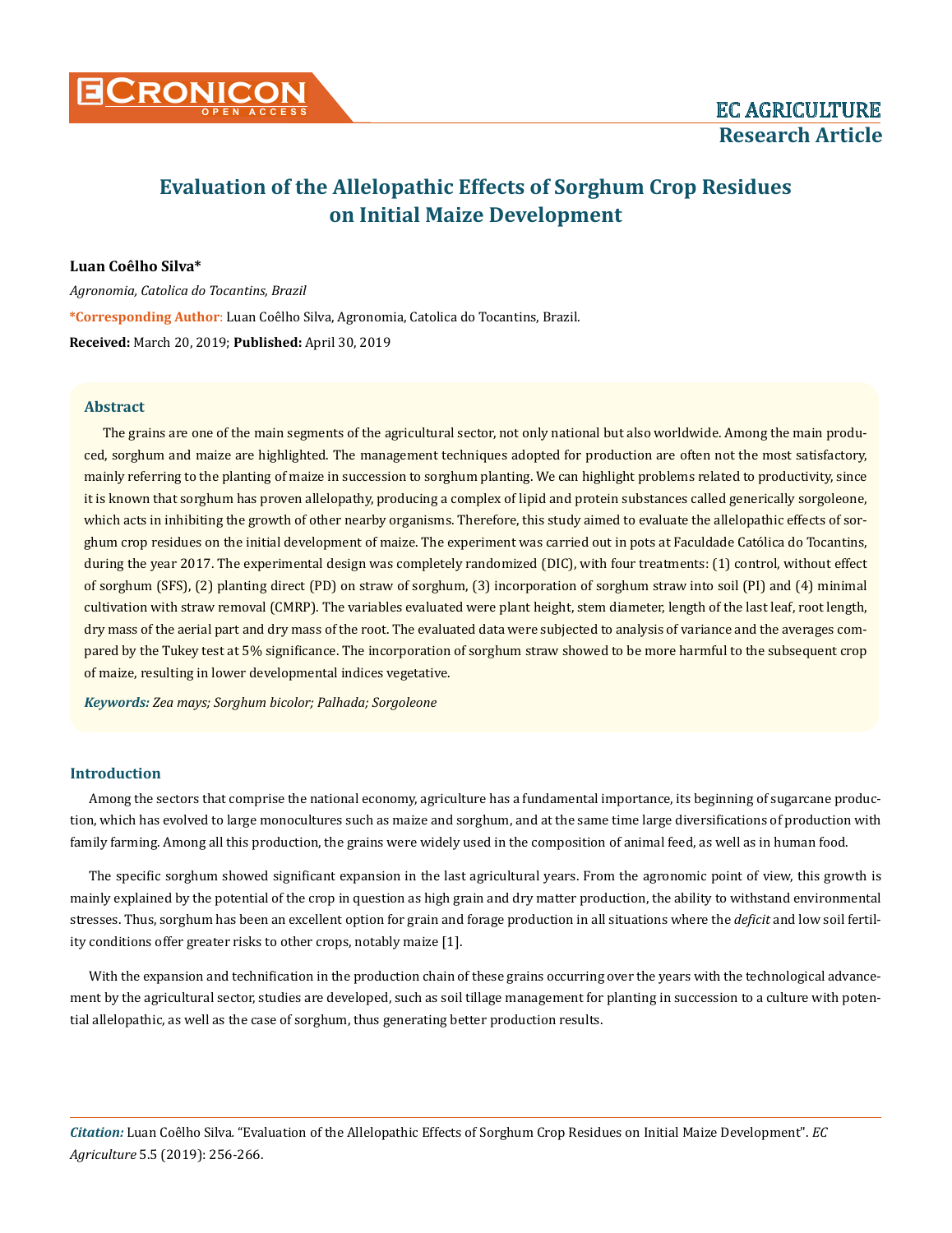Allelopathy comes to be any beneficial or harmful effect, direct or indirect, caused by a plant or microorganism in another, by releasing organic substance into the environment. Allelopathic substances are usually classified as secondary compounds of plants, most of which originate from amino acids from the biochemical pathway [2].

Most of these allelopathic substances originated from the secondary metabolism of plants have the function of protecting it and/or defending it. This is because during the evolution of the plants, these compounds showed some efficiency against the action of different microorganisms, insects and viruses, stimulating the development and growth of the plant or inhibiting the action of these pathogens and predators [3].

According to Guenzi and McCalla (1966) and Trezzi [4] decomposition sorghum residues release expressive amounts of the ferulic, vanillic and siringic acids. According to Netzley and Butler (1986) and Trezzi [4] isolated from roots of Sorghum granífero contains to group of benzoquinone Called sorgoleone, what can be extracted with mixtures of dichloromethane and small amounts of acetic acid.

Sorgoleone is a strong inhibitor of the respiration of the photosystem II, acting in the same site of action of the herbicides Atrazine and Diuro and also a strong inhibitor of mitochondrial respiration [5].

In summary, the present work aims to evaluate the possible negative effects of allelopathic substances originating from the cultural rest of sorghum plants, on plant development and production of maize plants based on techniques of common management, such as minimal cultivation with straw removal, no-tillage and incorporation of the remains cultures.

### **Objectives of the Study**

# **General Objective**

Evaluate the allelopathic effects of graniferous sorghum on the initial development of maize crop.

#### **Specific Objective**

- • To Evaluate the methods of management: No-tillage, minimal cultivation with straw removal and incorporation of crop residues, which provide greater effect in relation to the possible allelopathic effects of the graniferous sorghum *Sorghum bicolor* (L.) Moench.
- Evaluate the allelopathic effect of sorghum on the dry biomass of maize, plant height, stem diameter, root length and the last fully developed leaf, and green tint of the plant (SPAD Index).

## **Referential Theoretical**

# **Culture of the corn**

Maize (*Zea mays L.*) is a species belonging to the Poaceae family of the genus Gramineae, for more than 8000 years and it is cultivated in many parts of the World (United States of America, People's Republic of China, India, Brazil, France, Indonesia, South Africa, etc.). Its great adaptability is represented by various genotypes, allows its cultivation from Ecuador to the limit of temperate lands and from sea level to altitudes higher than 3600 meters, finding, like this in climates tropical subtropical seasoned. This plant is intended to use human and animal food, due to its high nutritional qualities, containing almost all known amino acids, except for lysine and tryptophan [6].

Its economic importance and characterized by the various forms of its use. The use of maize in grain with animal feed represents about 70% of the consumption of this cereal in the world. The different grades of technology donation make it a segmentation between producers with high productivity and others with low yields [7].

The third most cultivated crop in the world, in Brazil, is harvested on average 12 million hectares of maize each harvest, which places the country as the third in the world ranking of harvested area. In addition to its economic importance as the main component in the feeding of poultry, pigs and cattle, maize plays an important technical role for the viability of other crops, such as soybean and cotton, through crop rotation, minimizing possible problems such as Galha nematodes, cyst nematode and diseases such as white mold and others [8].

*Citation:* Luan Coêlho Silva*.* "Evaluation of the Allelopathic Effects of Sorghum Crop Residues on Initial Maize Development". *EC Agriculture* 5.5 (2019): 256-266.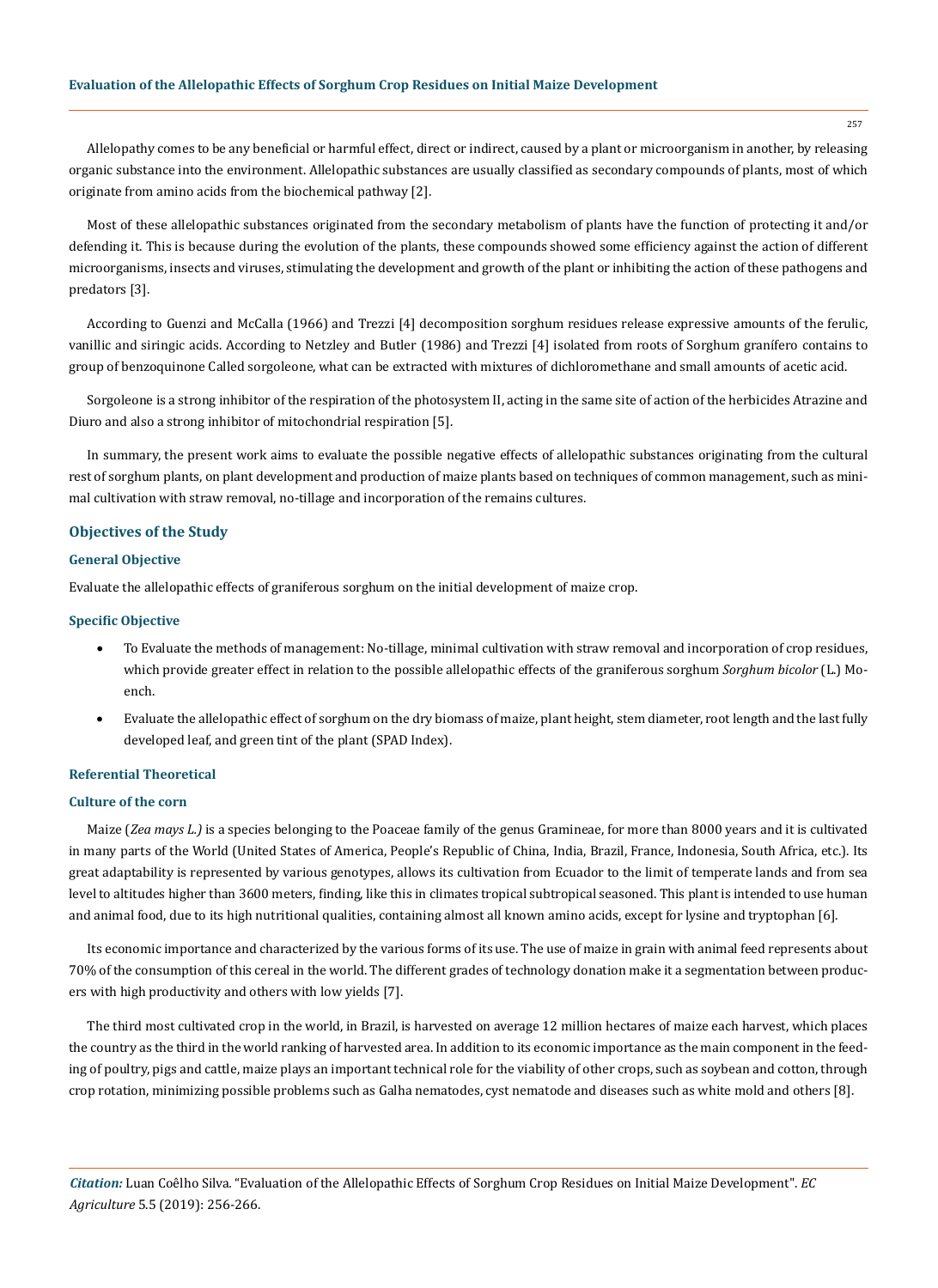Maize can be industrialized through the processes of wet and dry grinding, according to Garcia., *et al.* [5], of this process result byproducts such as corn flour, cornmeal, chirera, Farelos, oil and ungreasy whole flour, involving scales smaller production and lower industrial investment. The industrial processing of maize yields, on average, 5% of its weight in the form of oil. Through the wet grinding process, the main byproduct obtained is starch, whose product name was practically replaced by the commercial designation of Maizena.

In its cultivation one must pay attention to several factors that may end up limiting its production, among them the interspecific competition and its possible allelopathic effects. According to Karam and Betterance [9], several invasive plants have allelopathic capacity that affect the development of maize, such as rice grass (*Echinochloa crusgalli*), and the grass-tail-of-Fox (*Setaria faberil*). The degree of weed interference may vary according to climatic conditions and production systems. However, average reductions motivated by the interference resulting from the coexistence of maize with infestations have been described as the order of 13.1%. So that, in cases apart from control methods, this reduction can reach approximately 85% when these plants are not handled properly.

## **Allelopathy**

According to Rice (1984) and Veronka., *et al.* [10], the term allelopathy, created by Molish in 1937, refers to any direct or indirect effect, beneficial or harmful, of a plant or of microorganisms on another plant, by the production of chemical compounds (allelochemicals) originating from secondary plant metabolism, which are released into the environment. According to Mano (2006), the release of these compounds in an agrosystem can occur by volatilization in the aerial part, leaching in the aerial or subterranean part, decomposition of plant tissues, or even by exsudation of the root system. Recent research has suggested the exploration of allelopathy as an alternative in plant management infectants.

Researches have been conducted prospecting genes and plants that favor this natural inhibition, consisting in the production of allelopathic substances that Act inhibiting the growth and development of other organisms. Such organisms already identified in nature have bacteria, liquens, fungi and plants. The latter may use allelochemicals in their plant-plant, insect-plant and even plant-herbivorous relationships [11]. Due to its recognized allelopathy, sorghum produces soluble and hydrophobic chemical substances, which are responsible for the allelopathic effects.

Among the vegetables of economic interest over the years, it has been proven that plants produce chemical substances with properties that affect beneficial or poorly, some plant species. This phenomenon was given the name of allelopathy and the substances responsible for these properties, of allelochemicals. These compounds are found distributed in varying concentrations in different parts of the plant, and during their life cycle. Allelochemicals when released in sufficient quantities cause allelopathic effects that can be observed in the germination, growth and/or development of already established plants, and also in the development of microorganisms (Carvalho, 1993 and Mano 2006).

As stated by Putman (1985) and Rodrigues [12], allelopathic substances are compounds that can be produced in any part of the plant, such as leaves, flowers, fruits, buds, aerial stems, rhizomes, roots and seeds, but the compounds concentrate mainly on leaves, followed by stems, flowers and roots, however, their concentration is altered from species to species and in the same species, depending on the stage of plant development and also of the organ producing the substance.

Among the vegetables the sorghum fits due to its allelopathic potential caused by sorgoleone, according to Dayan (2006) and Santos., *et al.* [11], the term sorgoleone is most often used to describe the predominant component of the exudate of sorghum roots called 2-hydroxy-5-methoxy-3-[(Z, Z)-8 ´, 11 ´,14 ´-pentadecatriene]-P-benzoquinone. They comprise about 90% of the oily secretion of sorghum roots, the remaining 10% of the composition of sorghum exudate are of minor substances, although similar to sorgoleone.

The release of allelochemicals from plants to the environment can occur from different means, such as by leaching through tissues, by volatilization, by decomposition of plant residue or even by root exudation [12].

*Citation:* Luan Coêlho Silva*.* "Evaluation of the Allelopathic Effects of Sorghum Crop Residues on Initial Maize Development". *EC Agriculture* 5.5 (2019): 256-266.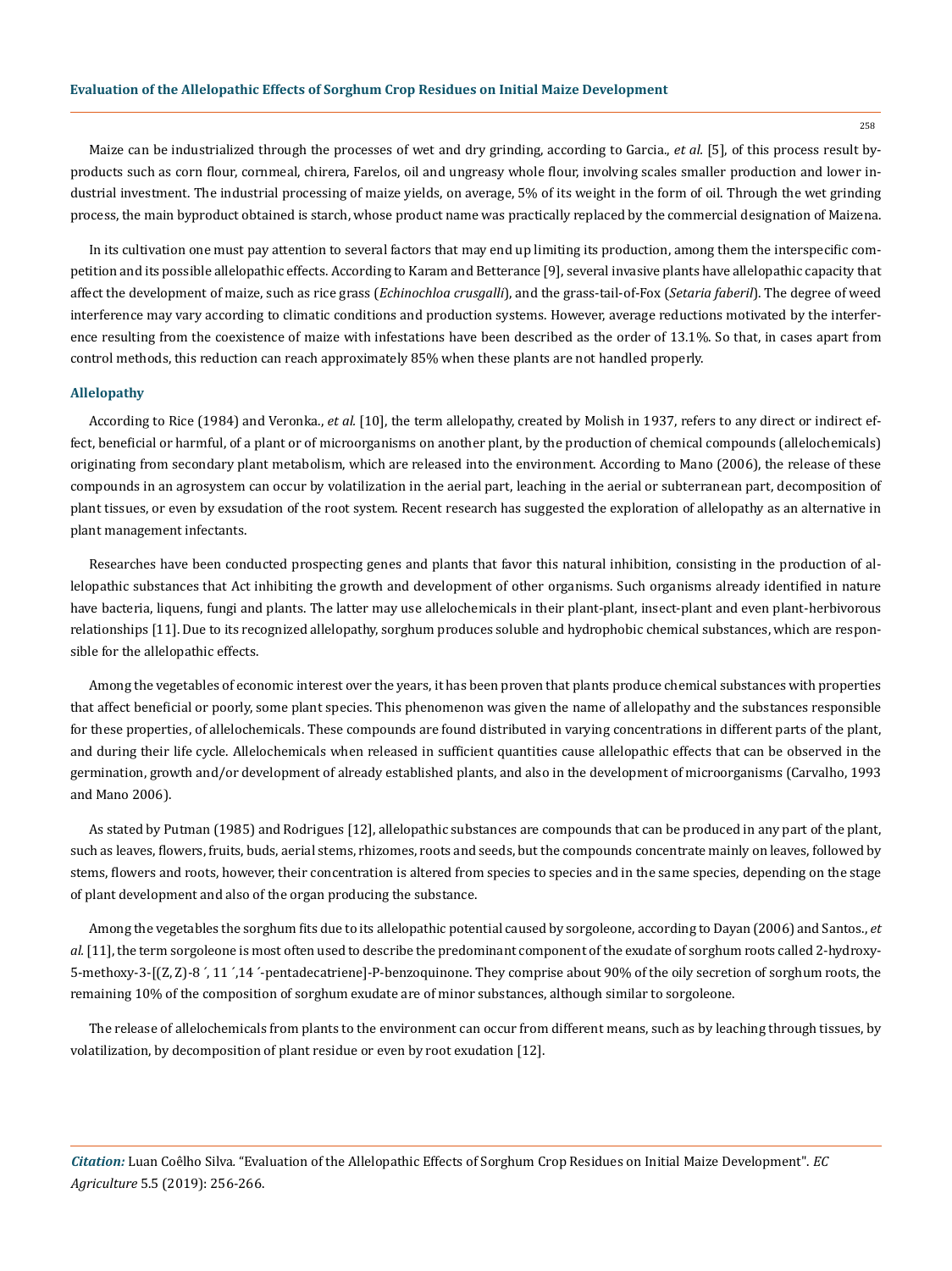

*Figure 1: Allelochemical release Pathways. Source: Sánchez [13].*

Gatti (2004) and Oliveira., *et al.* [14] states that allelopathic substances exert a defensive function and are involved in the processes of inhibition and modification of growth patterns and plant development. Most of the time the allelochemicals are selective in their actions and also the plants present selectivity in their responses, which makes it difficult to clarify the mode of action of these compounds.

To identify such effects, an adaptation of Koch's postulated was proposed by Fuerst and Putnam (1983) and Trezzi [4] to prove a hypothesis of allelopathy, this adaptation is based on the following steps: (a) identification and quantification of symptoms; (b) Isolation, identification and synthesis of substances and characterization of their biological activity; (c) Obtaining similar symptoms with the simulation; (d) Quantification of the release of the substance and its absorption by the plant. To describe the chemical nature of the allelopathic substances according to their chemical similarity Rice (1984) and Trezzi [4] established 14 categories of allelopathic compounds, they are: hydrolysable tannins, galic acids, amino acids and polypeptides, alkaloids and cyanohydrins, purines and nucleotides, simple phenols, benzoic acid, coumarins, flavonoids, condensed tannins, water-soluble organic acids, long-chain fatty acids, terpenoids and phenolic acids.

According to Barros [6], the sorghum vegetation cover provides a significant reduction in corn dry mass production as a subsequent crop, or less accumulation of phytomass.

Researches have been conducted prospecting genes and plants that favor this natural inhibition, consisting in the production of allelopathic substances that act inhibiting the growth and development of other organisms. Such organisms already identified in nature have bacteria, liquens, fungi and plants. The latter may use allelochemicals in their plant-plant, insect-plant and even plant-herbivorous relationships [11]. Due to its recognized allelopathy, sorghum produces soluble and hydrophobic chemical substances, which are responsible for the allelopathic effects.

## **Planting direct**

No-tillage was a revolutionary technique in modern agriculture, such technique emerged in trials in England and the United States in the 1950 decade, meeting in Brazil fertile soils to test all its potentialities, and definitely changed the scenery of World agriculture. At the beginning of 1970 years, erosion devastated the most fertile lands in the state, threatening to compromise the chain of agricultural activity in Paraná. Already baptized in Brazil as SPD (no-tillage system) the technique adopts the cultivation without soil revolving, but with crop rotation and permanent vegetation cover in the soil, contrary to common sense that used to burn the straw of winter crops and remove the soil for cultivation again [15].

*Citation:* Luan Coêlho Silva*.* "Evaluation of the Allelopathic Effects of Sorghum Crop Residues on Initial Maize Development". *EC Agriculture* 5.5 (2019): 256-266.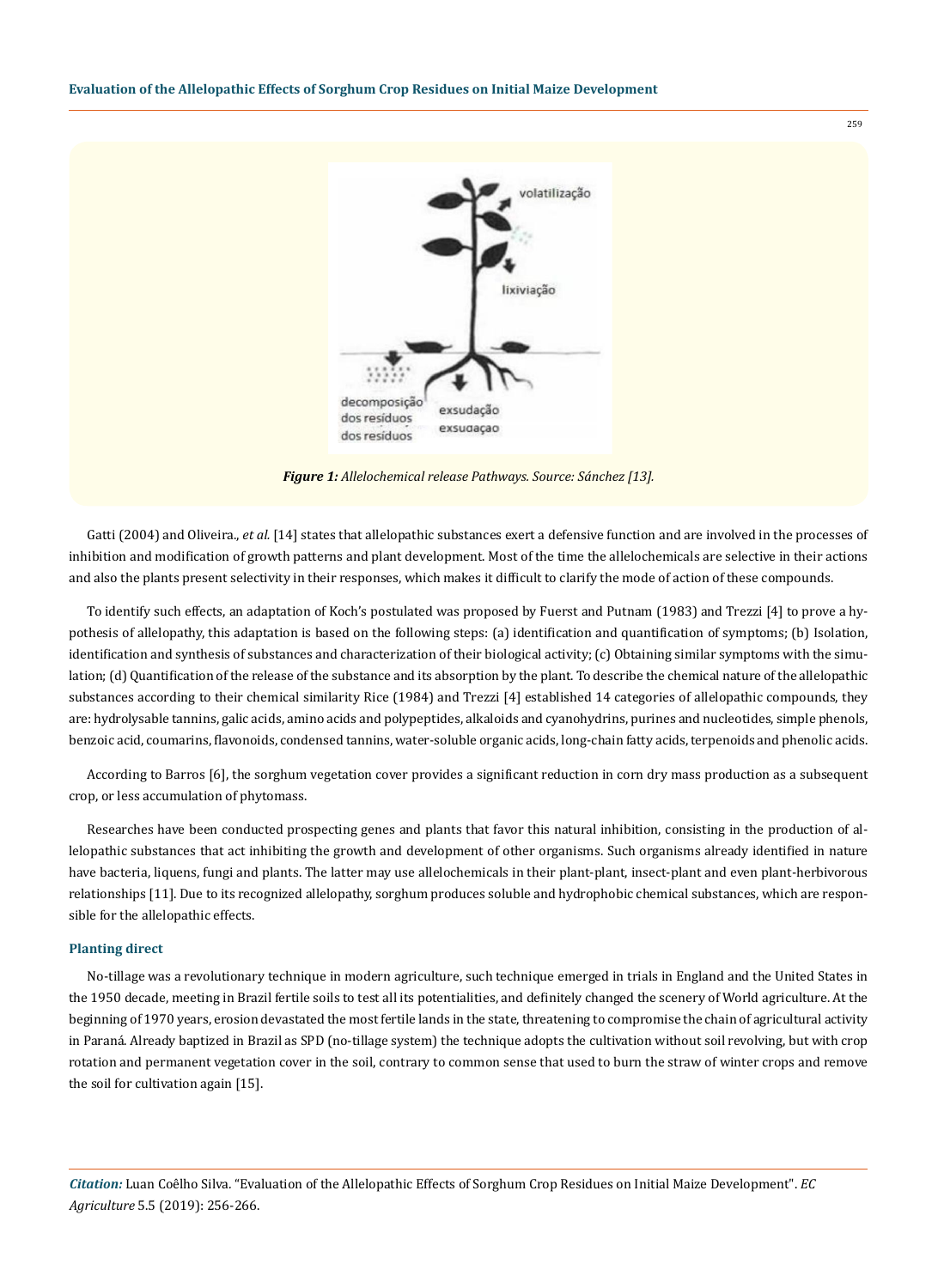According to EMBRAPA [1] and Vilas Boas and Garcia [16] the SPD is a conservationist cultivation technique, whose objective is to keep the soil always covered by plants in development and by plant residues, this cover has for purpose to protect the soil from the impact of raindrops, surface runoff and water and wind erosions. This planting system is considered as a minimum cultivation, since soil tillage is limited to the seeding of the sowing, proceeding both to sowing in unrevolving soil, as to fertilization and herbicide application in a single operation.

With a low initial growth, in terms of area, it was from the decade of 1990 that there was a great expansion of the area under SPD, both in the southern region and in the Cerrado region, where the SPD began only to be used in the 1980 years, are currently cultivated in Brazil about 20 million hectares under no-tillage. Globally, the area under SPD is 64 million hectares and Brazil occupies the second largest area, the United States being the country that presents the largest area under this system [17].

To Mazuchowski and Derpsch (1984) and Júnior., *et al.* [18] the no-tillage system prepares a maximum of 30% of the soil surface and consists of a sequence of three operations: harvesting and spreading the cultural remains, eliminating weed plants via herbicide application and using specific equipment. The limitations of this system reside in the inadequate management of herbicides, in addition to the high requirement of specialized technical assistance. According to Tormena., *et al.* (1998) and Júnior., *et al.* [18] soil and water losses are efficiently controlled by the no-tillage system, but the misuse of the system as excessive traffic of machinery and implements, coupled with the non-revolting of the soil, can cause compaction. It can also be cited as a negative point of no-tillage the excessive use of herbicides, which may, if poorly managed, favor the emergence of weed plants resistant.

#### **Culture of the Sorghum**

Sorghum culture *(Sorghum bicolor L.)* same botanical family of maize*,* is among the five most important in the world, being surpassed only by the crops of wheat, maize, rice and barley. Its greatest use is in animal feed, in the formulation of rations or as fodder and industrial. Its use in human food is possible, but, for cultural reasons, it is restricted to some regions of Africa and Asia. Nutritional mind, sorghum presents 95% of the biological value of maize. Sorghum can substitute 100% of maize in diets for ruminants and 40 to 60% in monogastric diets [19].

According to Diniz [20] and EMBRAPA [1], agronomically, the sorghums are classified into four groups: graniferous; Forage for silage and/or Sacarino; Forage for grazing/cutting; Green/Fenation/dead cover and broom. The First group includes low-sized types that are adapted to mechanical harvesting. The second group includes high-sized types suitable for silage and/or production of sugar and alcohol. The third group includes sorghums used for grazing, green cutting, fenation and mulching. The fourth group includes types whose panicles are made of brooms. The sorghum plant adapts to a range of environments, mainly under conditions of water deficiency, unfavorable to most other cereals. This feature allows the culture to be suitable for development and expansion in crop regions with irregular rainfall distribution and in succession to summer crops.

From the market point of view, sorghum cultivation in succession to summer crops has contributed to the sustainable supply of good quality products and low cost for animal feed, both for livestock farmers and for the agro-industry of rations. Currently, in sorghum grain producing regions of Central Brazil, the product has liquidity for the farmer and comparative advantage for the industry, which increasingly seeks alternatives to compose their rations with quality and lower cost [21].

According to data from Conab (National Supply Company), with the dissemination of the " $10<sup>th</sup>$  Survey 2015/16", in July/16, there is a strong decrease in the area at the national territory level as well as a reduction in production due to the much more conjuncture favorable to maize, which is a product that best leverages the devalued currency due to the large external demand. Culture is increasingly being used for sites close to cattle production centers and/or feed production, while other sites are preferred by corn production [22].

## **Materials and Methods**

## **Location experimental**

The experiment was carried out in the Catholic greenhouse of Tocantins, Campus of Agrarian and Environmental Sciences in Palmas-TO, located in the geographic coordinates 48º 16' 34"W and 10º 32' 45"S at an altitude of 230m.

*Citation:* Luan Coêlho Silva*.* "Evaluation of the Allelopathic Effects of Sorghum Crop Residues on Initial Maize Development". *EC Agriculture* 5.5 (2019): 256-266.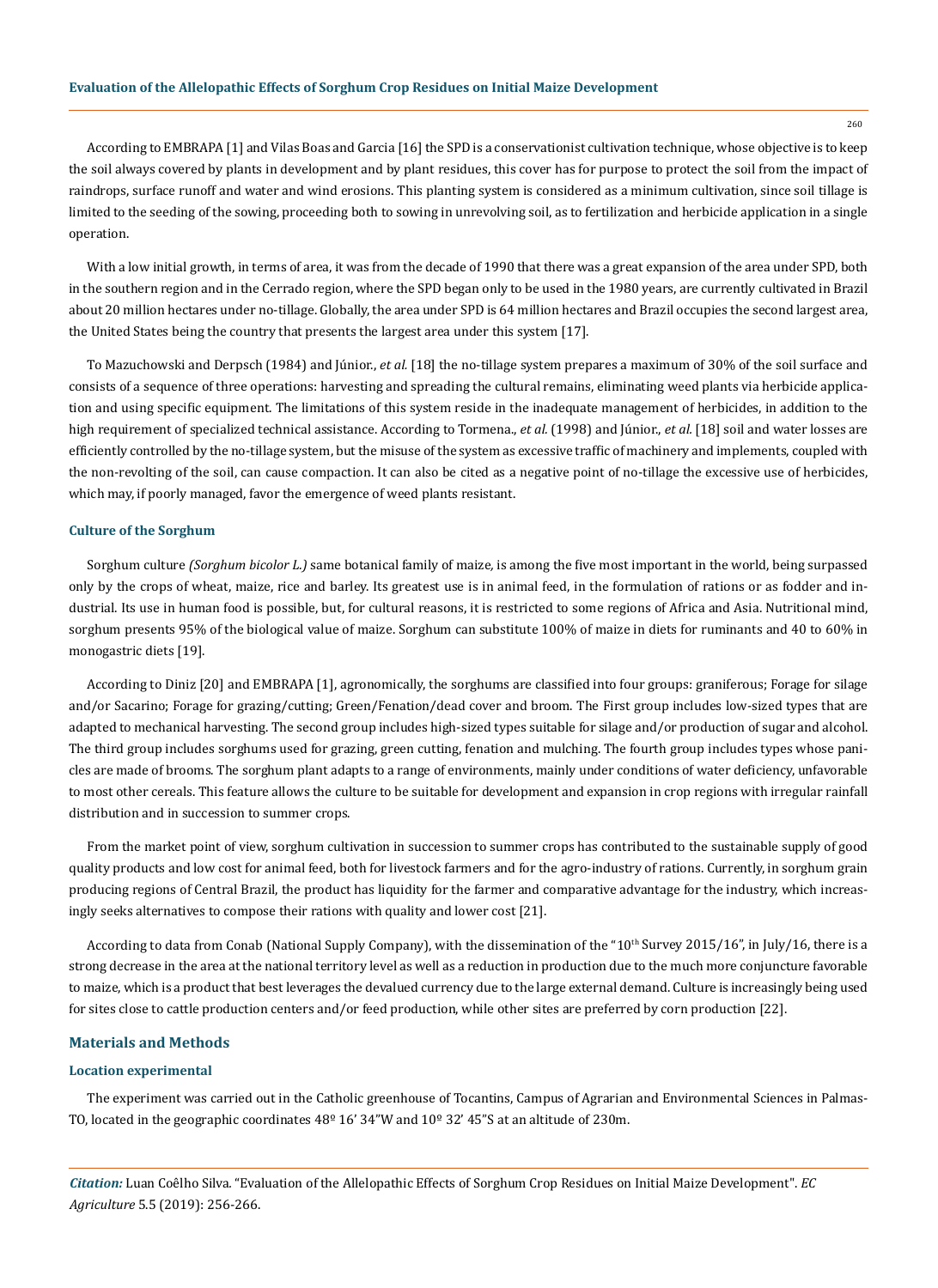261

According to the International Classification of Köppen, the climate of the region is of type C2wA ' a ' - humid subhumid climate with small water deficiency, in winter, evapotranspiration potential annual average of 1,500 mm, distributing in the summer around 420 mm over the three consecutive months with higher temperature, with average annual temperature and precipitation of 27.5ºC and 1,600 mm, respectively [23].

#### **Outline experimental**

The experimental design adopted for this evaluation was completely randomized (DIC) with four treatments, which are, (minimum cultivation with straw removal), (no-tillage), (incorporation of the crop residues) and a following witness (area without Sorghum cultivation), so that the cultivation of maize is subsequently cultivated in such areas.

#### **Soil preparation and planting**

For the development of the work, it was made use of 28 vessels with measures equivalent to 23 cm of mouth diameter, 18 cm height and 19 cm in the bottom diameter, totaling a volume of 0.006 m<sup>3</sup> for planting of grain sorghum plants and subsequently the planting of maize, One plant per pot, 7 replicates were made per treatment totaling 3 treatments adopting different management techniques and one control. The vessels were positioned within the greenhouse in an equidistant way to facilitate displacement, data collection and plant development as shown in figure 2.



*Figure 2: Representation of vessel measurements and positioning. Source: Own Author, 2017.*

#### **Characteristics of the only**

Before planting was done a soil preparation in terms of chemical fertilization according to soil analysis. The results of the soil analysis are expressed in: pH (H<sub>2</sub>The - 4,93; P (Meh) - 0,91 mg.dm<sup>-3</sup>; K (cmolc.dm<sup>-3</sup>) - 0,08; As (cmolc.dm<sup>-3</sup>) - 0,26; Mg (cmolc.dm<sup>-3</sup>) - 0,11; B (mg.dm<sup>-</sup>  $3)$  - 0,07; With (mg.dm<sup>-3</sup>) - 0,14; Fe (mg.dm<sup>-3</sup>) - 74,44; Mn (mg.dm<sup>-3</sup>) - 1,78; Zn (mg.dm<sup>-3</sup>) - 0,60; To (cmolc.dm<sup>-3</sup>) - 0,37; H + To (cmolc.dm<sup>-3</sup>) - 5,50; M.O. (g.dm-3) - 10,49; SB (cmolc.dm-3) - 0,45; CTC (cmolc.dm-3) - 5,95; V - 7,56%; m - 45,12%; Ca/CTC - 4,37%; Mg/CTC - 1,85%; K/ CTC - 1,34%; Ca/Mg - 2,36; Areia (g.Kg<sup>-1</sup>) - 470; Clay (g.Kg<sup>-1</sup>) 0.295; Tags (g.Kg<sup>-1</sup>) - 235.

Correction of base saturation (60%) with dolomitic limestone by calculation of base saturation: Need for Limestone =  $(V2 - V1) * T *$  $F/100$  totaling a need for limestone of 3.39 T. Ha<sup>-1</sup>. The phosphate fertilization (Super Simple) based on the manual of the fifth approximation of the soils of the cerrado for soils with low clay content (21 to 40%) Totaling 80 kg. ha $^{\text{-1}}$  of P  $_{\text{2}}\text{O}_{\text{5}}$ .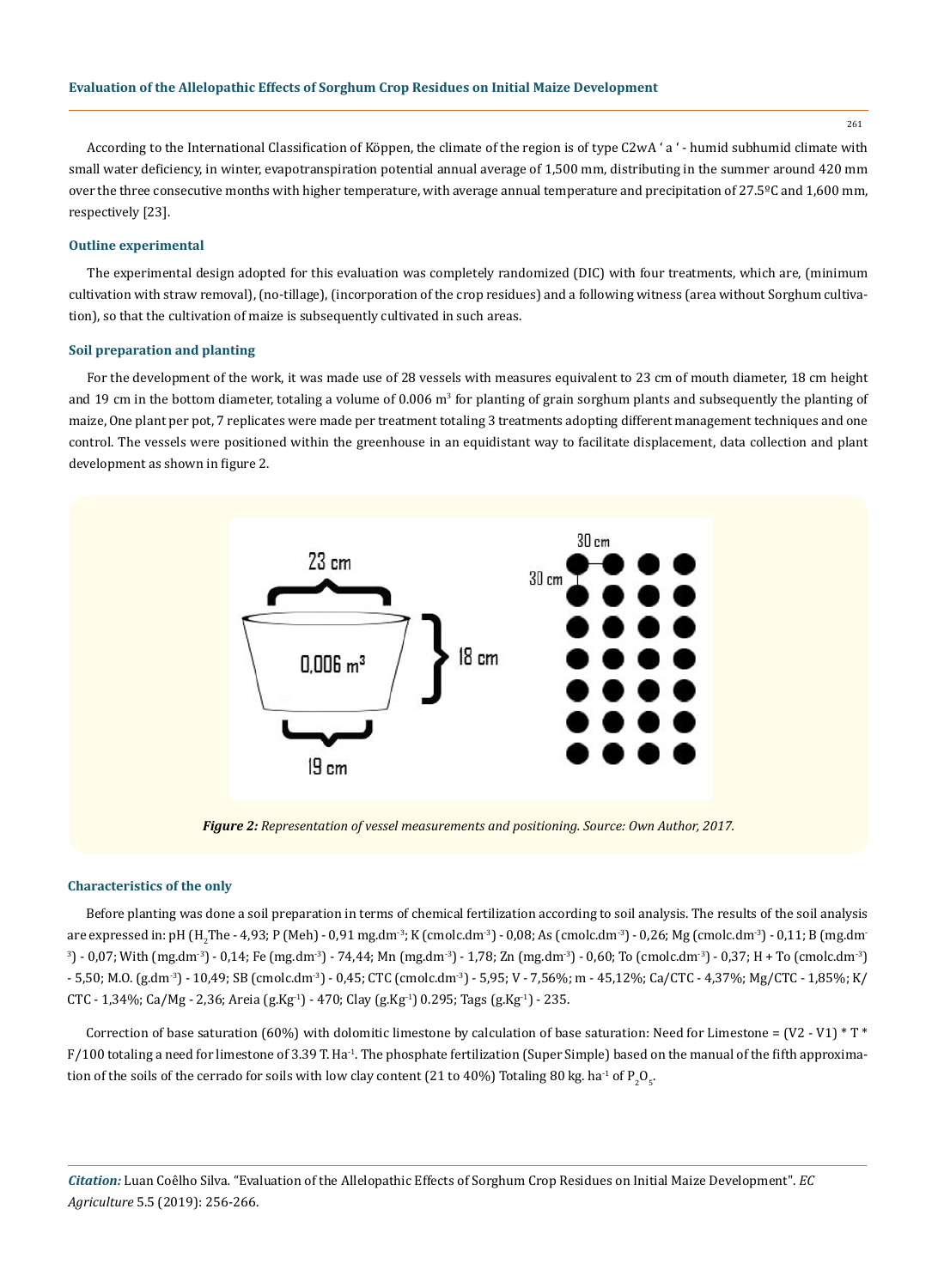### **Planting of Sorghum**

The seeds of sorghum granifero cultivar BRS 373, planted on April 29, 2017, were subjected to a seed viability test as follows, out of a laboratory germination test to evaluate the germination viability of the seeds which was composed of the following steps, out distributed the quantity of 300 grain sorghum seed in 3 gerbox boxes, totaling 100 seeds per each box distributed in equidistant form over 2 layers of filter paper and subsequently moistened with water with the aid of a dropwise and placed in ambient temperature condition. After 7 days, the count of germinated seeds was done totaling a 92% germination medium. Similar test was also done with corn seeds on a smaller scale containing 50 seeds per box totaling 150 seeds and 3 boxes, after 7 days out counted totaling a 96% average of germination.

The sorghum was planted in the pots using 3 seeds of the same distributed in an equidistant way in the intuit of minimizing the failures of germination by pot, after 10 days of seedling emergence was made the thinning of the other less vigorous, totaling only 1 sorghum plant per pot, passed around 110 days until sorghum enters physiological maturation, thus initiating the harvest of the panicle simulating as occurs in the commercial plantations among others.

After harvesting the sorghum panicles, the division of the treatments was initiated according to the different management techniques commonly adopted and subsequently to corn planting. For the no-tillage (PD) the sorghum plant was corded in smaller pieces with the aid of a machete and deposited on the surface of the vessel simulating the surface straw of the crop, and subsequently made the planting of maize, for the minimum cultivation with straw removal (CMRP) the whole aerial part was removed leaving the root system, and subsequently made the planting of corn, to incorporate the straw (PI) with the aid of a machete the whole plant was cut into smaller pieces then incorporated into the entire profile of the vessels and subsequently made the planting of maize, finally the witness which was not subjected to sorghum planting, only was done the planting of corn.

#### **Planting of Corn**

For maize planting was used seeds of the hybrid 30F35, planted on August 23, 2017, immediately after the harvest of sorghum and preparation of the treatments, with 4 seeds per pot distributed in an equidistant way to minimize the failures of planting and subsequently made the thinning of the other plants less vigorous, totaling only 1 plant of corn per pot. A common nitrogen fertilization Was made after 25 days of emergence, that is, in the same proportion for all treatments based on the manual of the fifth approximation of the cerrado soils for soils with low organic matter content (1.4%) totaling 150 kg/No of N, taking into account the measures of the vessel of 0.006 m<sup>3</sup> and the percentage of N contained in ammonium sulfate (about 20% of N) totaled 2,25g of ammonium sulfate per glass.

Finally, after the initial period was spent totaling 65 days after planting, which the plants uniformly were already in the vegetative stage V7 entering V8, the initial collection of vegetative development data was initiated, such as, height of plant (cm), stem diameter (mm), length of the last fully developed leaf of the plant (cm), root length (cm), evaluation of the dry matter of the aerial part (g) and root system (g) and chlorophyll (0.00 to 99.99 the a dimensional unit).

# **Description of the variables analyzed**

Data collection was performed on October 27, 2017, when maize was in the V6-V7 stage, 65 days after germination. For the respective assessments, data collected from all repetitions except the repetitions 2 and 3 of all treatments, fact due to plant deaths caused by factors such as irregular irrigation. The evaluations were divided into two phases, first the field with the morphological measurements and subsequently in the laboratory after drying for the evaluation of the dry matter, to evaluate the results obtained due to the possible allelopathic effect by maize planted in succession to sorghum, a measuring tape graduated in (mm, CM and M) was used to make the measurements of: plant height (cm), stem diameter (mm), length of the last fully developed leaf of the plant (cm), root length (cm).

### **Height of plant**

To measure the height of the plant was used a graduated tape (tape measure) The beginning of the measuring tape was positioned at the soil level of the vessel, measuring up to the curvature of the last fully developed leaf of the plant in question.

### **Diameter of high**

To measure the diameter of the stalk was also used a tape graduated in millimeters (tape measure) stipulating the measurement of the  $2^{\circ}$  intern hatred visible between the  $5^{\circ}$  and the  $6^{\circ}$  visible node to make the respective measurement.

*Citation:* Luan Coêlho Silva*.* "Evaluation of the Allelopathic Effects of Sorghum Crop Residues on Initial Maize Development". *EC Agriculture* 5.5 (2019): 256-266.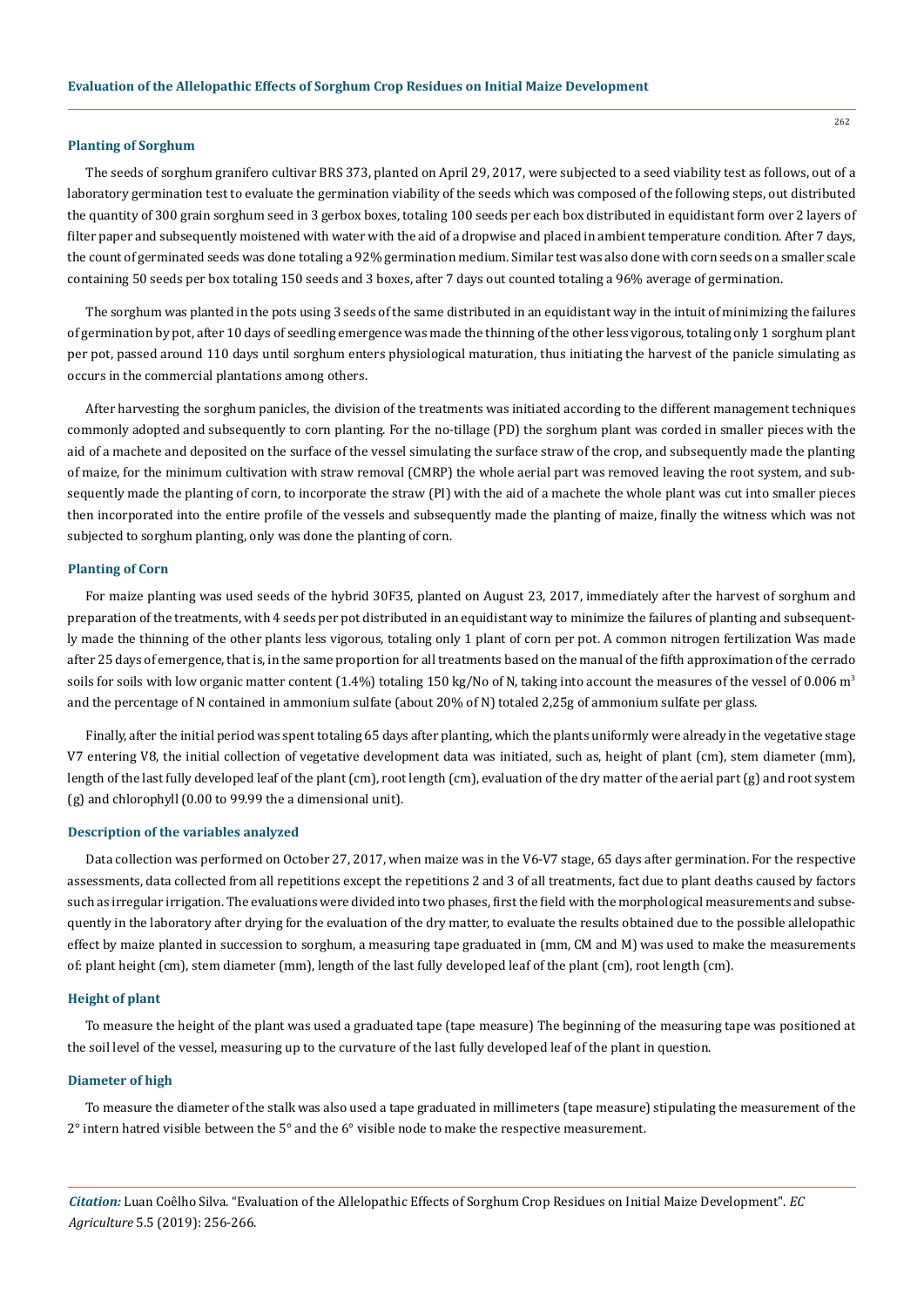#### **Length of last sheet fully developed**

The length of the last fully developed leaf the measurements were based on the leaf collar to the tip at the end of the central rib with the aid of a measuring tape for data collection.

#### **Length radicular**

And for the root length the plants were removed from their respective vessels and with the aid of a watering water, debiting and unwinding with caution the roots, then measured with the beginning of the measuring tape at the last knot where the roots begin until the End of the last root, i.e. longest radicular wire.

## **Chlorophyll**

And finally, the evaluation of chlorophyll with the aid of a chlorophyll meter. The readings performed with chlorophyll meter were made in points in the adaxial (upper) part situated at half the total length of the last fully developed leaf. The meter used was the Chlorofilog, model CFL1030 of Falker®.

According to the Company Falker® [24] Chlorofilog uses 3 light frequency bands, allowing for detailed analysis and obtaining quick and accurate measurements. These measurements can be viewed instantaneously or stored for analysis on the computer. The optical measurement analyzes the absorption of light by the leaf, indicating the presence of chlorophyll generating arbitrary value between 0.00 and 99.99, Unit, the higher the value, the greater the amount of Chlorophyll.

## **Air dry mass and radicular**

The second stage began with the division of Materials, aerial part (stalk and leaves) and underground part (roots) in paper bags (2 bags for each plant), that is, a bag with the leaves and stem of a single plant and another bag with the root of it properly identifies The cut for division of the aerial and subterranean part was done at the last in the rooted plant  $(4<sup>th</sup> knot)$ , subsequently the bagged materials were taken to greenhouse at 65°C for a period of 72 hours (3 dais) with the objective of evaluating the dry mass of both Parts.

## **Analyze statistics**

The data obtained were submitted to analysis of variance from the software Sisvar 5.6, 2016 [25], Beta and the averages compared by the Tukey test at 5% probability level.

# **Results and Discussions**

In the analysis of variance it can be observed that there were significant differences for the types of management in relation to the use of sorghum straw at the level of 1% of significance in the variables plant height, stem diameter, length of the last leaf, length Dry mass of the aerial part and root dry mass (Table 1).

|             |    |            |             |                | <b>QM</b>     |            |             |            |
|-------------|----|------------|-------------|----------------|---------------|------------|-------------|------------|
| <b>FV</b>   | GL | <b>ALT</b> | <b>DIAM</b> | <b>CMFOLHA</b> | <b>CMRAIZ</b> | <b>CLR</b> | <b>MSFC</b> | <b>MSR</b> |
| Manejo      | 3  | $54.52**$  | $8.96**$    | $6.05**$       | 15,88**       | 2,54ns     | 67,85**     | 64,16**    |
| Erro        | 16 | 77,01      | 3,8         | 177,08         | 195,62        | 31,26      | 8,5         | 2,02       |
| Total       | 19 |            |             |                |               |            |             |            |
| Media Geral |    | 70,23      | 12,55       | 61,31          | 50,89         | 23,31      | 18,14       | 8,4        |
| CV(%)       |    | 12,3       | 15,53       | 21,7           | 27,48         | 23,98      | 16,13       | 16,94      |

*Table 1: Summary of the analysis of variance of maize performance (Zea mays L.) in succession to sorghum planting (Sorghum bicolor L.) under different management techniques.*

*\*\* Significant at the 1% probability level (p <. 01) \* Significant at the 5% probability level (. 01 = < P <. 05) NS not significant (p > =. 05). ALT: Plant Height; DIAM: Stem Diameter; CMFOLHA: Length of the last fully developed sheet; CMRAIZ: Length of the root; CLR: Chlorophyll; MSFC: Dry Mass of leaves and stalk; MSR: Dry Mass of Root.*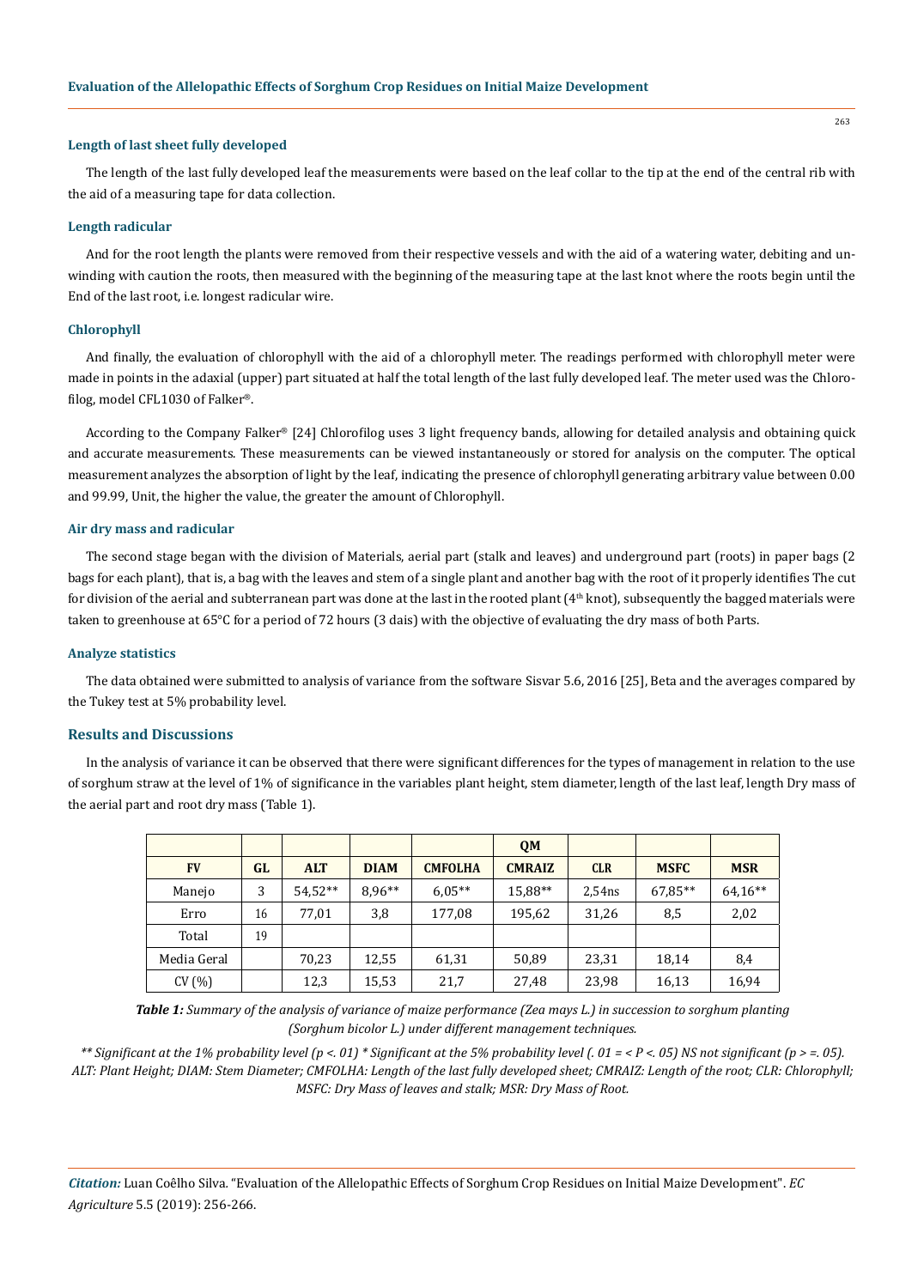It can be observed (Table 2) that all variables referring to the embedded planting (IP) except the CLR were statistically lower in relation to the others and in no-tillage (PD) there is lower production in relation to MSFC and MSR.

| <b>Adopted Management</b> | <b>ALT</b> | <b>DIAM</b> | <b>CMFOLHA</b> | <b>CMRAIZ</b> | <b>CLR</b> | <b>MSFC</b> | <b>MSR</b> |
|---------------------------|------------|-------------|----------------|---------------|------------|-------------|------------|
| SFS                       | 81,16a     | 13,00a      | 68,60a         | 58,84a        | 27.04a     | 27.78a      | 13,81a     |
| PD                        | 78.60a     | 13,60a      | 64.80a         | 58.42a        | 23.70a     | 16.19b      | 5,33b      |
| IP                        | 27.84b     | 8.80b       | 36.56b         | 14,66b        | 17.70a     | 3.75c       | 2,95b      |
| CMRP                      | 93,32a     | 14,80a      | 63,04a         | 71,66a        | 24.82a     | 24.84a      | 11,50a     |

*Table 2: Averages of the variables evaluated in the initial development of maize (Zea mays L.) in succession to sorghum planting (Sorghum bicolor L.) on different management techniques: control, Without Effect Of Sorghum (SFS), Planting Direct (PD) Na Straw Of Sorghum Incorporation of sorghum straw in soil (PI) and minimal cultivation with straw removal (CMRP).*

*The averages followed by the same letter do not differ statistically. The Tukey test Was applied at a 5% probability level. ALT: Plant Height; DIAM: Stem Diameter; CMFOLHA: Length of the last fully developed sheet; CMRAIZ: Length of the root; CLR: Chlorophyll; MSFC: Dry Mass of leaves and stalk; MSR: Dry Mass of Root.*

According to the results expressed in table 2, the management techniques adopted influence the initial development of maize, a lower development rate of maize is perceived in practically all the variables studied when the whole dry matter of sorghum (stalk, leaves and roots) after harvest, highlighting the production of phyto-mass in relation to leaves and stalk, perceives a lower proportion regarding the values of MSFC and MSR in the management IP behavior similar according to Yang., *et al.* (2004), Garcia and Sutier [26] who observed the dry matter production of the lower aerial part of soybean cultivated in succession to two sorghum cultivars and one of the mechanisms of sorgoleone induction is the inhibition of photosynthesis by interactions with components of photosystem II.

A negative aspect referring to the use of sorghum cover was also found by Alves (2002) and Faria [27] when using sorghum as a proportional vegetal cover a linear reduction in maize MSPA due to the increase in the coverage concentrations because of the action of allelochemical inhibitors that mainly act in the division and elongation of cell phone.

With a specific plant height ratio, Garcia and Sutier [26] observed that the residual effects of sorghum in the soil negatively affect the soybean plant height from the initial phases to the pre-harvest phase, such sorghum residues incorporated causes a low condition vegetative of cereals planted an area that weed biomass was lower where sorghum had previously been planted.

The results of the present study are similar in part to the results found by Forney and Foy (1985) and Trezzi [4] that found the toxic action of the hydrophobic fractions of sorghum plants roots on the development of ryegrass and alfalfa. Also, hydrophilic extracts from the roots of sorghum plants inhibited the development of the root and aerial part of *Amaranthus sp* [28-30].

## **Conclusion**

In short, the sorghum planted with removal of the straw afterwards the harvest does not cause any harmful effect to maize in succession, however, with the use of no-tillage there was a decrease of the root and aerial dry mass and, this effect becomes more evident with the Incorporation of sorghum to soil, decreasing all variables, except the chlorophyll index.

#### **Bibliography**

- 1. [EMBRAPA-Brazilian Agrolivestock Research Company, Sorghum Cultivation \(2015\).](https://www.spo.cnptia.embrapa.br/conteudo?p_p_lifecycle=0andp_p_id=conteudoportlet_WAR_sistemasdeproducaolf6_1ga1ceportletandp_p_col_count=1andp_p_col_id=column-2andp_p_state=normalandp_r_p_-76293187_sistemaProducaoId=8301andp_r_p_-996514994_topicoId=9201andp_p_mode=view)
- 2. Castro PRC., *et al*[. "Effects of some plant extracts on tomato germination". Federal University of Viçosa-UFV \(1983\).](http://www.conab.gov.br/OlalaCMS/uploads/arquivos/16_07_08_17_38_24_sorgojunho%202016.pdf)
- 3. Waller GR., *et al*. "Recent Advances in Allelopathy". Universidad De Cádiz (1999).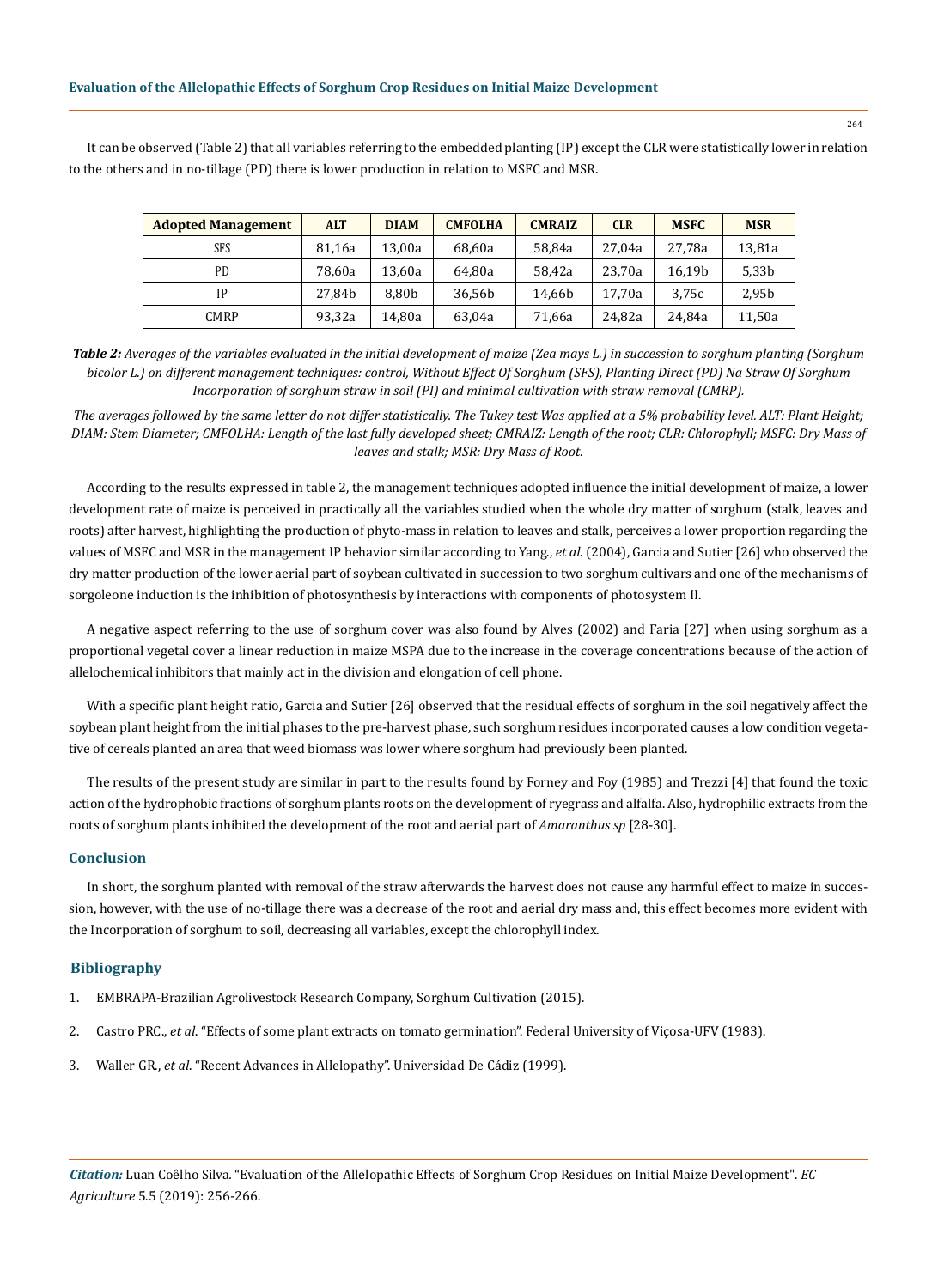# **Evaluation of the Allelopathic Effects of Sorghum Crop Residues on Initial Maize Development**

- 4. Trezzi MM. "Evaluation of the allelopathic potential of sorghum genotypes". Federal University of Rio Grande do Sul, Porto Alegre-RS (2002).
- 5. Garcia JC., *et al*. "Technical Circular 74 of the Ministry of Agriculture, Livestock and Supply: Economic Aspects of Corn Production and Utilization". Seven Lagoons-MG (2006).
- 6. Barros JFC and Calado JG. "Text for didactic support: Corn Acculturture". University of Évora-ES (2014).
- 7. Riveira AC. "Agronomic and Economical Analysis of Maize Production systems". UFLA Federal University of Lavras-MG (2006).
- 8. [CIB-Biotechnology Information Council, Corn Field Technology Guide to Mesa \(2013\).](http://www.cib.org.br/pdf/guia_do_milho_CIB.pdf)
- 9. Karam D and Melhorança AL. "Production Systems: Corn Cultivation-5<sup>th</sup> Edition". Embrapa Corn and Sorghum (2009).
- 10. Veronka DA., *et al*. "Allelopathic Effect of the crude extract of Brachiaria Decumbens Germination and vigor of seeds and seedlings of Brachiaria Brizantha". Embrapa Beef Cattle of Campo Grande-MS (2012).
- 11. Santos ILVL., *et al*. "Sorgoleone: Sorghum lipidic benzoquinone with allelopathic effects in agriculture as herbicide". Biological Institute of São Paulo-SP (2012).
- 12. Rodrigues JAS. "Production and use of sorghum silage". Embrapa Corn and Sorgo, Sete Lagoas (2016).
- 13. Sánchez DC. "Optimization of Bioassays Alelopaticos: application in the search of natural herbicides". University of Cádiz, Porto Real (2002).
- 14. Oliveira LGA., *et al*. "Alelopatia Emilia Sonchifolia (L.) Dc. (Asteraceae) on germination and initial crecement of sorghum, cucumber and black beggarticks". CEUNES, Federal Univercidade of Espírito Santo, ES (2011).
- 15. ITAIPU-Itaipu Park.  $1<sup>st</sup>$  no-Tillage: The technology that revolution the Brazilian agriculture (2015).
- 16. Villa AA and Garcia DFB. "No-Tillage in maize and soybean crops in the city of the sky-GO Chapadão and the impacts on the environment". XLV Congress of SOBER Londrina-PR (2007).
- 17. Lopes AS., *et al*. "System No-Tillage: Bases For Soil Fertility Management". ANDA-National Association for the Diffusion of Fertilizers, São Paulo-SP (2016).
- 18. Junior HBM., *et al*. "No-Tillage System in Soil and Water Conservation and Recovery of Degraded Areas". Federal University of Uberlândia-MG (2011).
- 19. Waquil JM., *et al*. "Circular Technical 74 of the Ministry of Agriculture, Livestock and Supply: Pest Management in Sorghum Culture". Seven lagoons-MG (2003).
- 20. Diniz GMM. "Sorghum Production (Sorghum bicolor L. Moench) General Aspects". Federal Rural University of Pernambuco-PE (2010).
- 21. Lourenção ALF and Bagega D. "Technology and Production: Safrinha Corn and Winter Crops 2012: Technologies for Sorghum Culture". Issue 11 (2010): 138.
- 22. CONAB-National Supply Company: Ministry of Agriculture and Livestock and Supply, Monthly Conjuncture of Sorghum (2016).
- 23. [Inmet. National Institute of Meteorology. Government of Brazil \(2016\).](http://www.inmet.gov.br/portal/)
- 24. [FALKER-Innovating Agriculture, Chlorofilog Electronic Meter of Chlorophyll Content \(2017\).](http://www.falker.com.br/produto-clorofilog-medidor-Chlorophyll.php)
- 25. [Ferreira DF. "SISVAR: Beta Version 5.6. DEX/UFLA" \(2017\).](http://www.dex.ufla.br/~danielff/programas/sisvar.html)
- 26. Garcia RA and Sutier GA. "74 Research and Development Bulletin of the Ministry of Agriculture, Livestock and Supply: Sorgo-Sacarino Allelopathy in Soybean Cultivated in Succession". Dourados-MS (2016).

*Citation:* Luan Coêlho Silva*.* "Evaluation of the Allelopathic Effects of Sorghum Crop Residues on Initial Maize Development". *EC Agriculture* 5.5 (2019): 256-266.